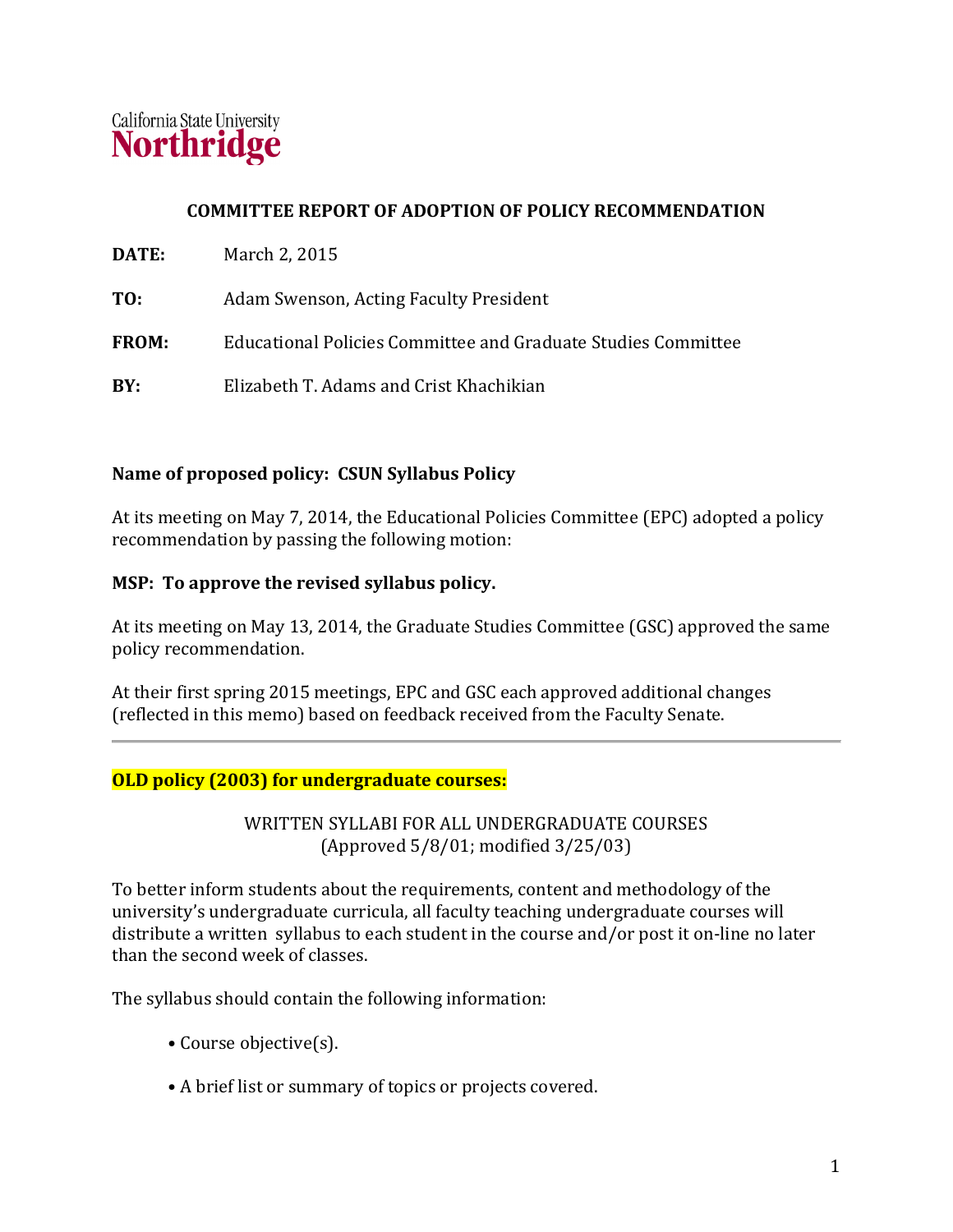- Course requirements and methods of evaluation.
- Grading criteria including whether or not the plus/minus system will be used.

• Contact information (instructor's name, office hours, office location, and campus phone number).

• For a General Education course, the syllabus should describe how it meets the currently approved goals of the General Education section in which it resides.

• For an upper-division General Education course, the syllabus should include a statement that informs students that the course is an upper-division General Education course and that it requires completion of writing assignments totaling a minimum of 2,500 words.

## **OLD undergraduate policy showing REVISIONS:**

Written Syllabi for All Undergraduate Courses CSUN Syllabus Policy

To better inform students about the requirements, content, and methodology of the university's undergraduate curricula, all faculty teaching undergraduate courses classes will distribute a written syllabus to each student in the course class and/or post it on-line online no later than the second week of classes first class meeting.

The written syllabus should must be readily printable as a single document, and must contain the following information:

- 1. Course description.
- 2. Course objective(s) or student learning outcomes.
- 3. A brief list or summary of topics or projects covered.
- 4. Course requirements, including and methods of evaluation and tentative due dates for major assignments and/or exams.
- 5. Grading criteria including whether or not the plus/minus system will be used.
- 6. Contact information including
	- Instructor's name
	- Office hours and Office location
	- CSUN email address
	- Campus phone number if applicable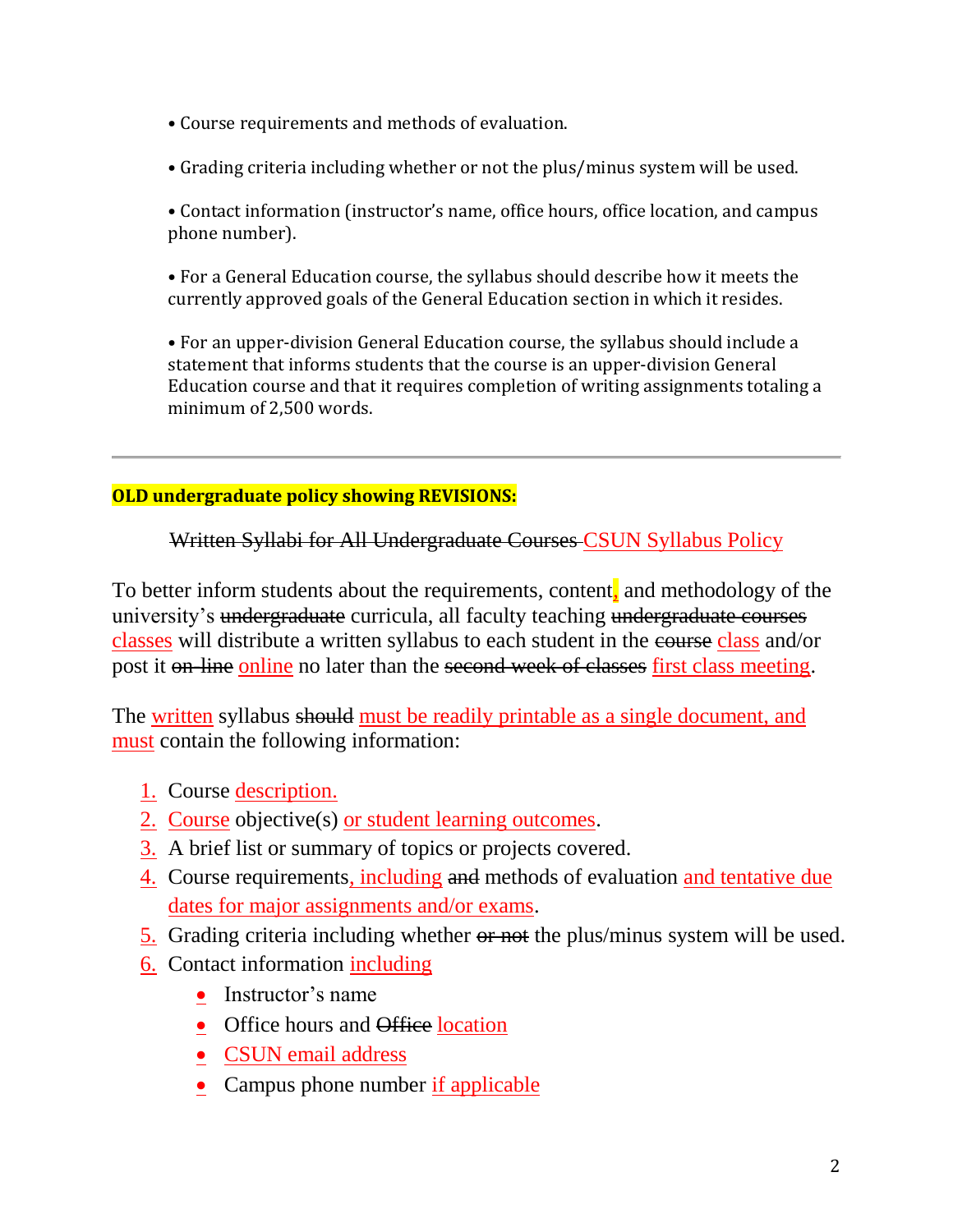# 7. If the syllabus is revised after the first class meeting, date(s) of revision(s).

For a General Education course, the syllabus should describe how it meets the currently must list the relevant Student Learning Outcomes approved goals of the General Education section in which it resides.

For a Writing Intensive course—that is, an upper-division General Education course,--the syllabus should describe how it meets the currently must list the Writing Intensive Student Learning Outcomes. a statement that informing students that the course is writing-intensive and that it requires completion of writing assignments totaling a minimum of 2,500 words.

If the course satisfies the Information Competence requirement, the syllabus must list the Student Learning Outcomes for Information Competence.

# **The OLD graduate syllabus policy:**

To better inform students about the requirements, content and methodology of the University's graduate curricula, all faculty teaching graduate courses will distribute a written syllabus to each student in the course and/or post it online no later than the second week of classes. The syllabus should contain at least the following information:

- Course objective(s).
- A brief list or summary of topics or projects covered.
- Course requirements and methods of evaluation.
- Grading criteria, including whether or not the plus/minus system will be used.
- Contact information (instructor's name, office hours, office location and campus phone number).

# **The OLD graduate policy showing REVISIONS:**

To better inform students about the requirements, content, and methodology of the University's graduate curricula, all faculty teaching graduate courses classes will distribute a written syllabus to each student in the course class and/or post it online no later than the second week of classes first class meeting.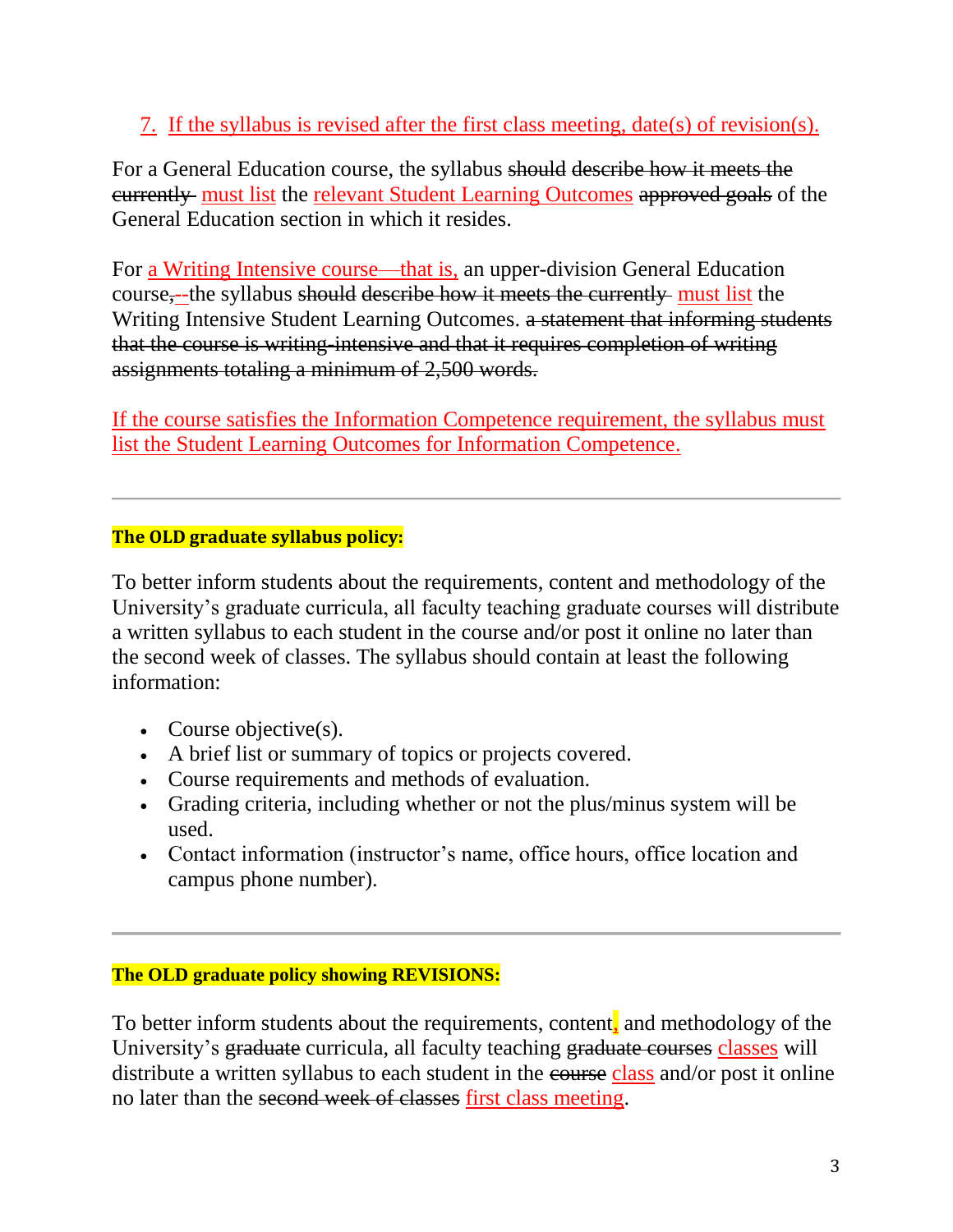The written syllabus should must be readily printable as a single document, and must contain at least the following information:

- 1. Course description.
- 2. Course objective(s) or student learning outcomes.
- 3. A brief list or summary of topics or projects covered.
- 4. Course requirements, including and methods of evaluation and tentative due dates for major assignments and/or exams.
- 5. Grading criteria, including whether or not the plus/minus system will be used.
- 6. Contact information including
	- $\bullet$  I(instructor's name
	- Oeffice hours, and office location and
	- CSUN email address
	- Ceampus phone number) if applicable
- 7. If the syllabus is revised after the first class meeting, date(s) of revision(s).

For a General Education course, the syllabus must list the relevant Student Learning Outcomes of the General Education section in which it resides.

For a Writing Intensive course—that is, an upper-division General Education course—the syllabus must list the Writing Intensive Student Learning Outcomes.

If the course satisfies the Information Competence requirement, the syllabus must list the Student Learning Outcomes for Information Competence.

**Clean copy of the new unified graduate & undergraduate policy:**

CSUN Syllabus Policy

To better inform students about the requirements, content, and methodology of the university's curricula, all faculty teaching classes will distribute a written syllabus to each student in the class and/or post it online no later than the first class meeting.

The written syllabus must be readily printable as a single document, and must contain the following information: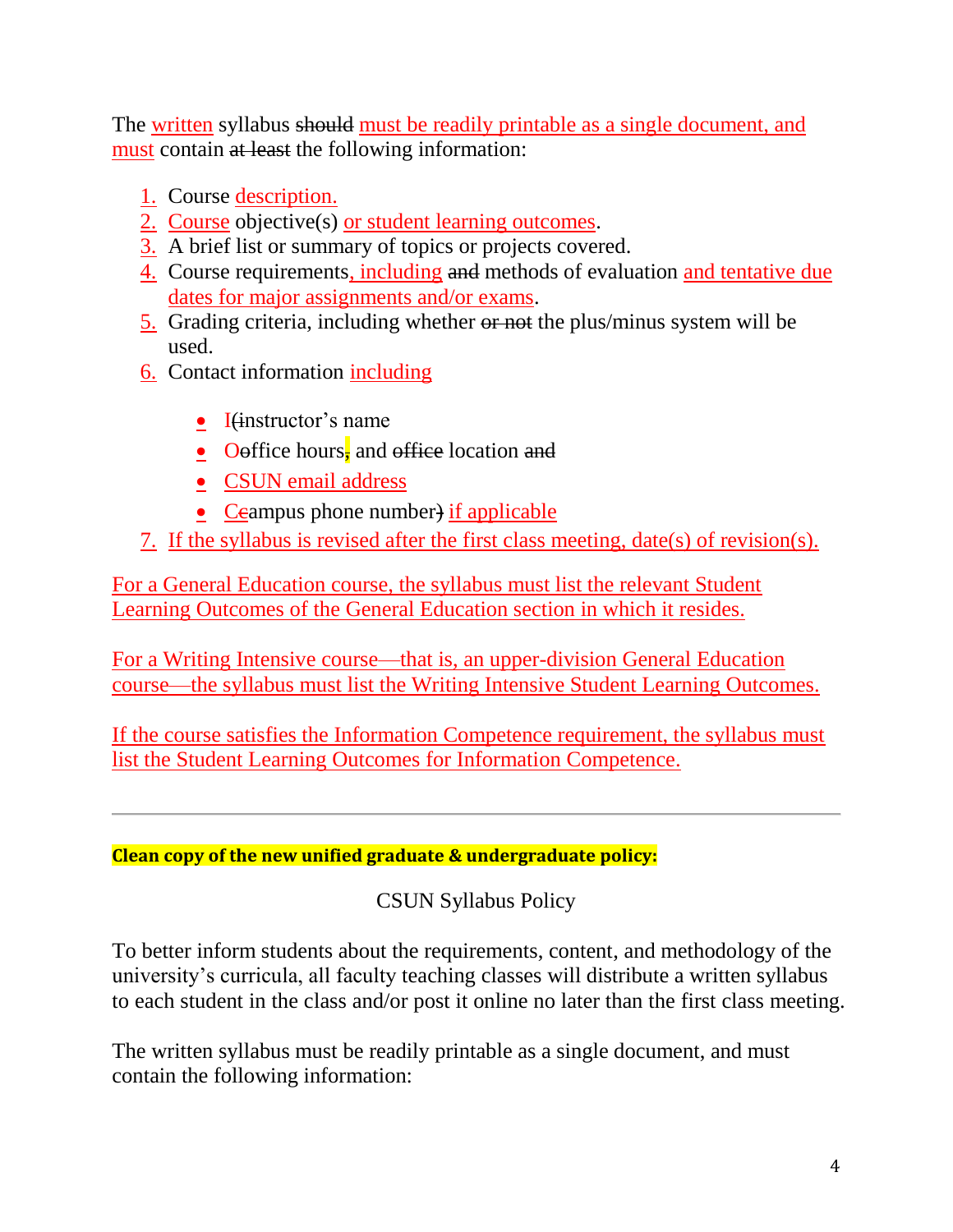- 1. Course description.
- 2. Course objective(s) or student learning outcomes.
- 3. A brief list or summary of topics or projects covered.
- 4. Course requirements, including methods of evaluation and tentative due dates for major assignments and/or exams.
- 5. Grading criteria including whether the plus/minus system will be used.
- 6. Contact information including
	- Instructor's name
	- Office hours and location
	- CSUN email address
	- Campus phone number if applicable
- 7. If the syllabus is revised after the first class meeting, date(s) of revision(s).

For a General Education course, the syllabus must list the relevant Student Learning Outcomes of the General Education section in which it resides.

For a Writing Intensive course—that is, an upper-division General Education course—the syllabus must list the Writing Intensive Student Learning Outcomes.

If the course satisfies the Information Competence requirement, the syllabus must list the Student Learning Outcomes for Information Competence.

# **Rationale for proposed changes:**

It is simpler to have a single syllabus policy for all classes (both graduate and undergraduate). The policy applies to all teaching faculty.

When the syllabus is made available no later than the first class meeting, students will be able to gauge more quickly what will be required of them, and will be better prepared to determine whether to drop or add each course. Faculty will benefit from having a written plan in place to support teaching and learning beginning with the first class meeting.

Requiring that the syllabus be printable as a single document makes it more likely that students and colleagues will be readily able to discern the content and pacing of the course.